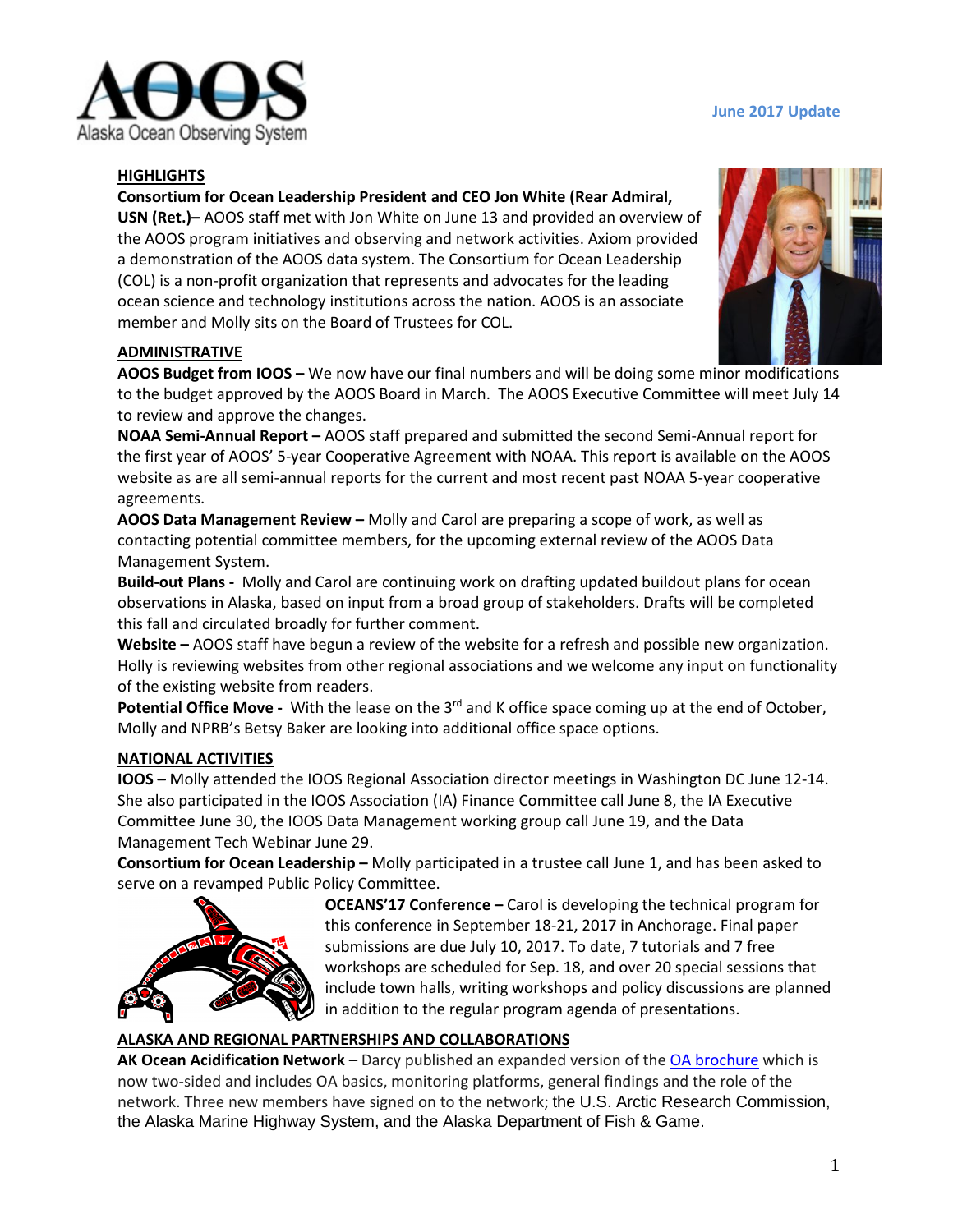**Alaska Climate Assessment** – Molly worked with Carl Markon on the draft ocean section for the Alaska chapter of the National Climate Assessment. That is now out for federal agency review.

**Moore Foundation –** Molly met by phone with the foundation's Arctic program manager, Mary Turnipseed, to follow up on conversations held in Fairbanks in May. The foundation funded Alaska Audubon to update their Marine Synthesis Atlas, and we are working with Audubon to incorporate the new data layers into our Arctic Data Portal.

**Adapt Alaska –** A small working group led by Agnew-Beck met June 8 to discuss next steps for developing an Adapt Alaska initiative in response to recommendations made during 4 coastal resiliency workshops held in western Alaska in the past year. Alaska Sea Grant is developing a website to continue communication and sharing that is expected to be live by late summer.

**Ice Radar –** Molly and Carol met with Hajo Eicken by phone June 22 to discuss future funding options for the ice radar located in Barrow.

# **OUTREACH**

**IOOS Outreach Committee Call –** Holly participated in the monthly IOOS Outreach Committee call on June 8. The focus of the meeting was a discussion on the website redesign process. Attendees discussed their methodologies for newly redesigned sites and answered questions for people working on a redesign project now. The information was especially timely for AOOS and helped to inform our process. SCOOS shared their new designation as a Weather Ready Nation Ambassador and as a result, AOOS has just applied for this designation.

**AOOS Film Contest –** Holly participated in an interview fo[r Fish Radio o](http://www.aoos.org/wp-content/uploads/2017/06/Fish-radio-interview-1.mp3)n the AOOS Short Film Contest that was broadcast on June 26. She is continuing to publicize this event, please shar[e this link](http://www.aoos.org/2015-aoos-film-contest-rules-and-submission-form/) with friends, family, and co-workers interested in submitting films. The deadline for entries is September 15, 2017.

# **MEETINGS & CONFERENCES**

**AK Climate Change Executive Roundtable** – Molly participated in a meeting of this group June 29. Numerous agencies are interested in finding a way to sustain funding for the Alaska Array, a network of seismic stations across the stated funded by NSF for 2 years as part of a national program to establish a seismic footprint of North America. Lt Governor Byron Mallott attended the meeting to hear the status of agency science programs.

**IARPC Marine Ecosystems Collaboration Team Meeting –**Carol attended this meeting on June 14 which featured a set of presentations on actions by NOAA on Performance Elements including Climate Science Strategy for the Southeastern Bering Sea Region & the Alaska Climate Integrated Modeling Project **NOAA Emerging Technologies Workshop –** Molly and Carol have been working with the IOOS Program Office and the IOOS Association to discuss how best for IOOS to participate in this workshop. We are encouraging our technical partners to submit abstracts and participate.

**JPSS/CPO Technical Interchange Meeting –** Molly participated in a teleconference/webinar technical interchange meeting June 6 between the Joint Polar Satellite System through NESDIS/STAR and NOAA's OAR Climate Office, to discuss Arctic needs for satellite imagery related to biogeochemistry and living resources. A follow-up meeting was held June 22. AOOS will follow-up by surveying our science community about potential interest in derived satellite products.

# **DATA MANAGEMENT**

The AOOS Data Management team released two new information systems during the month of June. The long-awaited Research Workspace was launched mid-June providing members of the platform several new capabilities including an advanced metadata editor and integration with Jupyter notebooks to enable users to generate and execute their own R and Python scripts. The Alaska Harmful Algal Bloom (AHAB) network tool was also released at the beginning of the month of June.